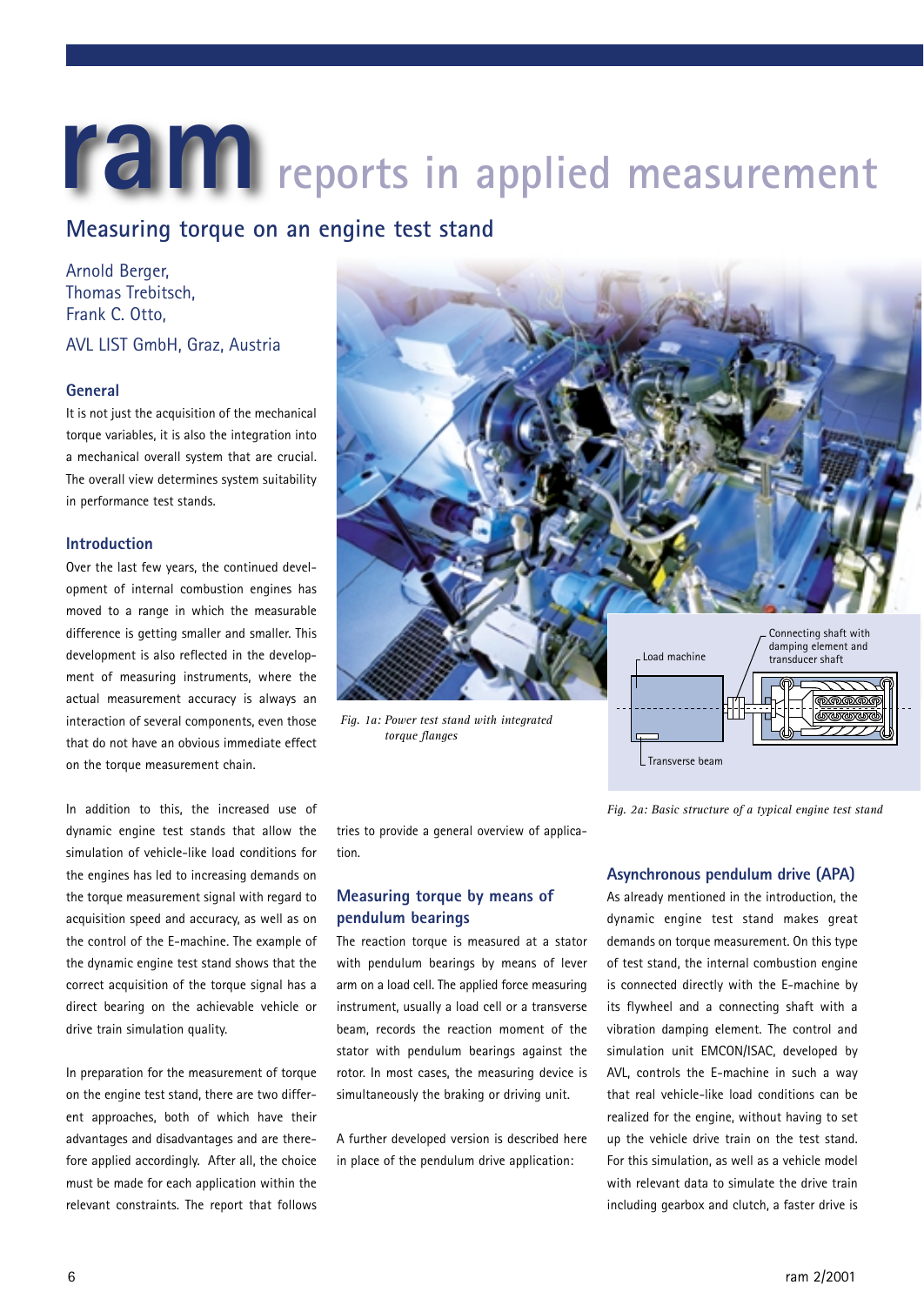also required to act as a dynamic and exact torque actuator and also to control the shaft moment.

The mechanical connection between the E-machine and the engine also has to meet certain requirements. The natural frequency in the standard application should typically be set at 15 to 25Hz and it is advisable to use a suitable damping element. Shaft moment signals with a higher frequency than this natural frequency will be damped by the spring-masssystem: machine – shaft connection with damping device – internal combustion engine.

If the torque were recorded by a transducer shaft, this would produce a limit frequency for the actual value signal of 15 to 25Hz. We will look at the mechanical layout of the drive train later on.

### **Mechanically recording the torque**

The stator of the E-machine is on rotating bearings. The bearings, e.g. ball bearings have an important role to play with regard to achievable accuracy. They largely determine the hysteresis of the torque measurement and thus make an important contribution to the accuracy of the overall system.

Depending on the size and weight of the stator, 1 or 2 bearings will be used for each bearing point. In order to increase the lifespan of the bearing and to prevent the balls marking the bearing bushes, the bearings are pre-tensioned. This is done by a ring that is pre-tensioned with cup springs and pressed onto one half of the bearing bushes, with the second half of the bearing bushes being fixed to a limit stop. This means that there is no play in the bearings, even if force is applied from outside.

A further variant of the pendulum bearing worth mentioning is the use of hydrostatic bearings. Using these low-friction bearings produces virtually hysteresis-free torque acquisition. The APA from AVL, for example, is implemented on one side with a hydrostatic fixed bearing and on the other as a movable bearing, which means that axial freedom from hysteresis can be ensured as well.

The disadvantage lies in the greater mechanical expenditure of the oil system. A considerable advantage of the bearings is that they are low-maintenance and there is very little wear, as movement is over a "triple-glide" (metal - lubricating film – metal) and there is

therefore no direct contact with the metal.

The following components are available to convert the air gap moment operating at the stator to an electrical signal:

- Pendulum stator
- Pendulum pier
- Transverse beam load cell
- Mechanical damper

This design of pendulum pier guarantees a connection from the stator with movable bearings to the rigidly mounted transverse beam [A] that is free from play and can be adjusted in parallel.

The compressive force is transferred by a compression bar [C] run on bearings in spherical saucers [B] and pre-tensioned with cup springs [E] and the tensile force by fishplates [D]. The pre-tensioning force of the cup springs must be at least as great as the maximum force that will occur during operation, caused by the air gap moment and including a certain safety reserve. Spherical saucers and a rounded compression bar always guarantee that the force is introduced on the load cell horizontally. The radius of the curvature on the pressure bar must be less than the radius of the curvature in the saucer, which gives a point-shaped bearing point. The load cell has a measuring spring made of highly tempered steel as a measuring element. The measuring spring is designed as a double transverse bar.



*Fig.2: Mechanical construction with measurement option in the direction of compression and tension, as well as compensation for a certain sideways displacement*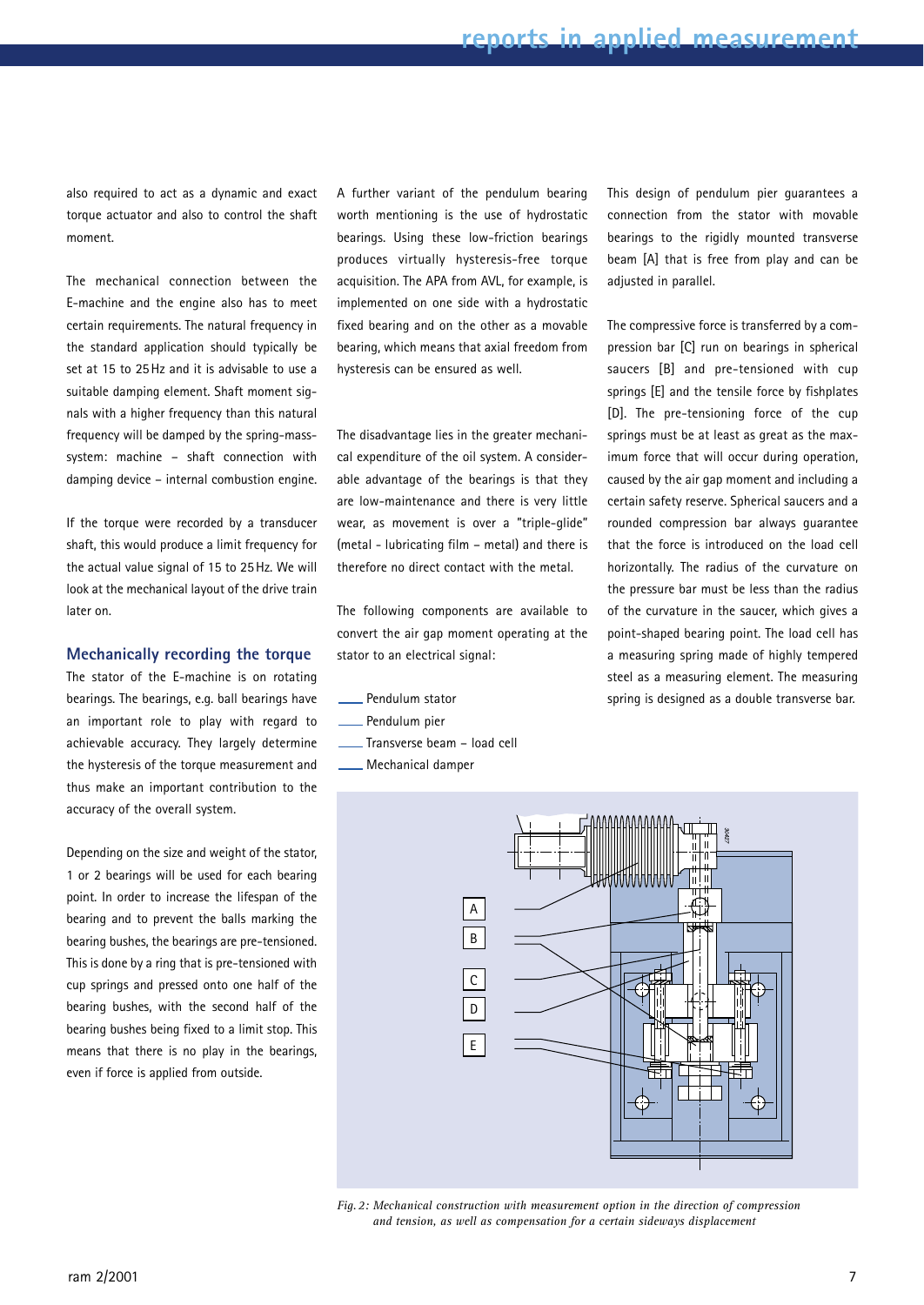The integrated piston-type damper filled with oil in coordinated viscosity already exerts a good damping effect on the force acting mechanically on the transverse beam. This means that even the raw signal is easily reusable for machine control without the need for additional electrical filtering.

In particular, if you take into consideration the principle of operation of an internal combustion engine and its intermittent torque characteristic (for details, also see Page. 9), system-intrinsic mechanical damping is a big advantage.

But the class accuracy of the transverse beam and the mechanical construction of the pendulum pier alone do not decide the accuracy of the entire measurement system, the accuracy class of the evaluation electronics is also involved.

Additional factors that affect the accuracy of measurement include:

- The stator cable connection
- Friction in the pendulum bearings
- The flow of air through the external ventilation system
- The cardan shaft or coupling between the test piece and the brake

These influences can be prevented by taking the appropriate measures:

- highly flexible power lines
- suitable choice of bearing
- parallel symmetrical airflow

# **Electrical torque acquisition (computation)**

Torque computation (generally known as the torque computer) is no longer a particular problem nowadays thanks to the availability of fast signal processors.

APA's torque computer is based on a machine operating map. Speed and current are measured and the magnetic flow calculated from them. The air gap moment is calculated by means of vector multiplication of the magnetic flow with a few kHz. The accuracy of the calculated moment is 3-5%. The part of the air gap moment that accelerates the inertia mass of the rotor, is calculated by using the differential value of the speed (dn/dt), multiplied by the known moment of inertia of the rotating parts. The shaft moment is available on the computer in its 2 individual components, electrical moment = air gap moment and acceleration moment. The sum of these two moments corresponds to the moment at the flange of the rotor.



*Fig.3: This shows the typical calibration curve with the hysteresis characteristic of an APA with hydrostatic bearings*

Consequently, either the air gap moment or the shaft moment can be fed to the control unit as the actual value. The disadvantage of the calculated shaft moment lies in the high noise content of the signal; this is caused by the computation of the speed differential value using a small time unit dt. A good compromise must be reached here between the demand for fast control, which needs a correspondingly fast actual signal and a reasonable noise content. The air gap moment can now be controlled by the current and as a further consequence, the air gap moment can control the shaft moment.

If, for example, you make clear a gear change in the vehicle, you will quickly realize how fast the shaft moment control must be to generate realistic conditions for the engine. In the simulated decoupled state, the entire mass of the load unit must be controlled to 0 moment on the engine disk flywheel that is to say shaft moment =  $0N \cdot m$ , so it is important for the shaft moment to be measured or calculated very quickly and then for processing to continue. The processor of the APA E-machine control electronics calculates the air gap moment at 4,000Hz and thus forms a good basis for control and simulation.

# **Bringing together the advantages of computation and measurement**

Neither mechanical measurement nor computation alone are enough to meet the demands on a modern dynamic engine test stand. To benefit from the advantages of both signals in one system, the APA brings together the differently acquired measured values.

The electrically measured air gap moment that has great accuracy but little dynamic response, is returned to the control electronics. The highly dynamic, but more inaccurate, calculated moment is already available in the control electronics. Both moments, the calcu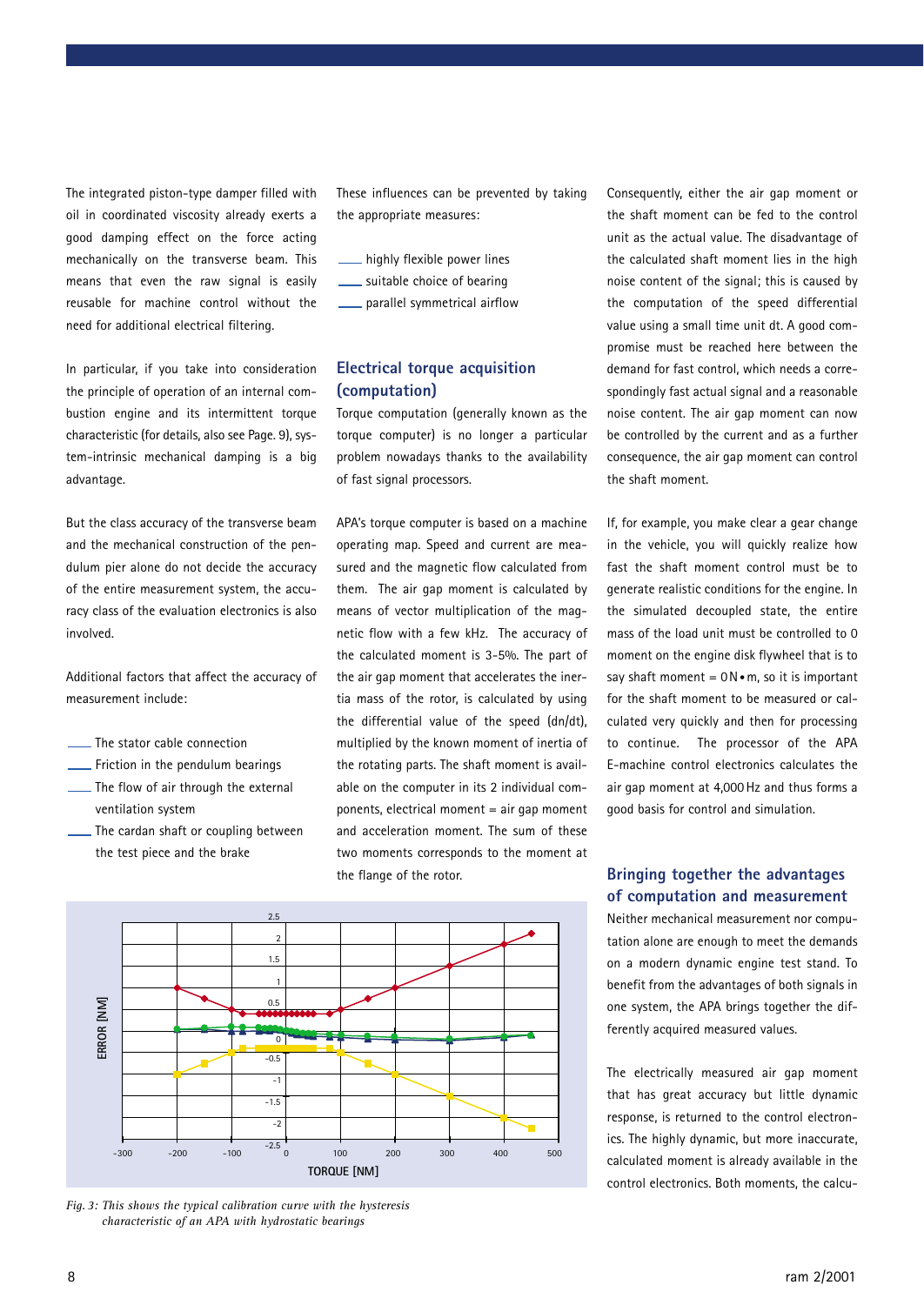lated electrical moment and the air gap moment measured by the transverse beam are each fed to the processor over the same digital filter, as a digital value. The program compares the two values and, on the basis of the differential value, adjusts correction values in the machine model in order to make the calculated moment agree with the measured moment.

Continual correction gives great accuracy, even for dynamic operations. The machine can therefore be used as a fast torque actuator in a control circuit. As a further consequence, this can realize fast shaft moment control. This now ensures that even dynamic operations, for example, simulating the gear change for manually operated gearboxes, can be imitated realistically and with great accuracy.

# **Measuring torque by means of a torque measuring flange - or shaft**

### **Drive train design**

Unlike the measurement method described above, in this case, torque moment acquisition uses a torque flange or transducer shaft as an integral component of the drive train.

The working characteristic of the test piece (combustion engine) and the working characteristics of the load unit (e.g. APA) show the constraints for the layout of a drive train. If you make clear the working principle of an internal combustion engine, you quickly become aware that as well as the nominal values recorded in the working characteristics, there are other parameters that are relevant.

Firstly, because of the intermittent force deployment, you need appropriate peak values, caused by the discharge in the individual cylinders, in order to obtain the desired nominal output torque in the end effect. This effect is dominant, especially in the case of engines



*Fig.4: Basic structure of machine control with integrated torque computer and returned measured moment*

with only a few cylinders and should be taken into consideration both in the design of the drive trains and in the selection of torque measurement systems. Secondly, the internal combustion engine that generates excellent exciter functions because of its periodic principle of operation, gives the engineer designing the drive trains a not insoluble but demanding task, regarding resonance behavior.

### **Theoretical background**

# **The force flow in the internal combustion engine**

As the transducer shaft is directly exposed to the moment existing in the drive train, with this measurement principle, you must keep a close eye on the principle of operation of the internal combustion engine. The non-continuous principle of operation leads to irregularities in force deployment and as a further consequence, to varying torque. These irregularities depend heavily on the number of cylinders and when taken into consideration, lead to correction factors which in turn, together with the nominal values, produce new base values for the design.

Depending on the combustion process (diesel or Otto) and on the working process, it is possible to clearly define the force flow in the form of a function (see **Fig.6**). This progression comes, on the one hand, from the gas discharges in the cylinder, and, on the other hand, from the mass that is rotating and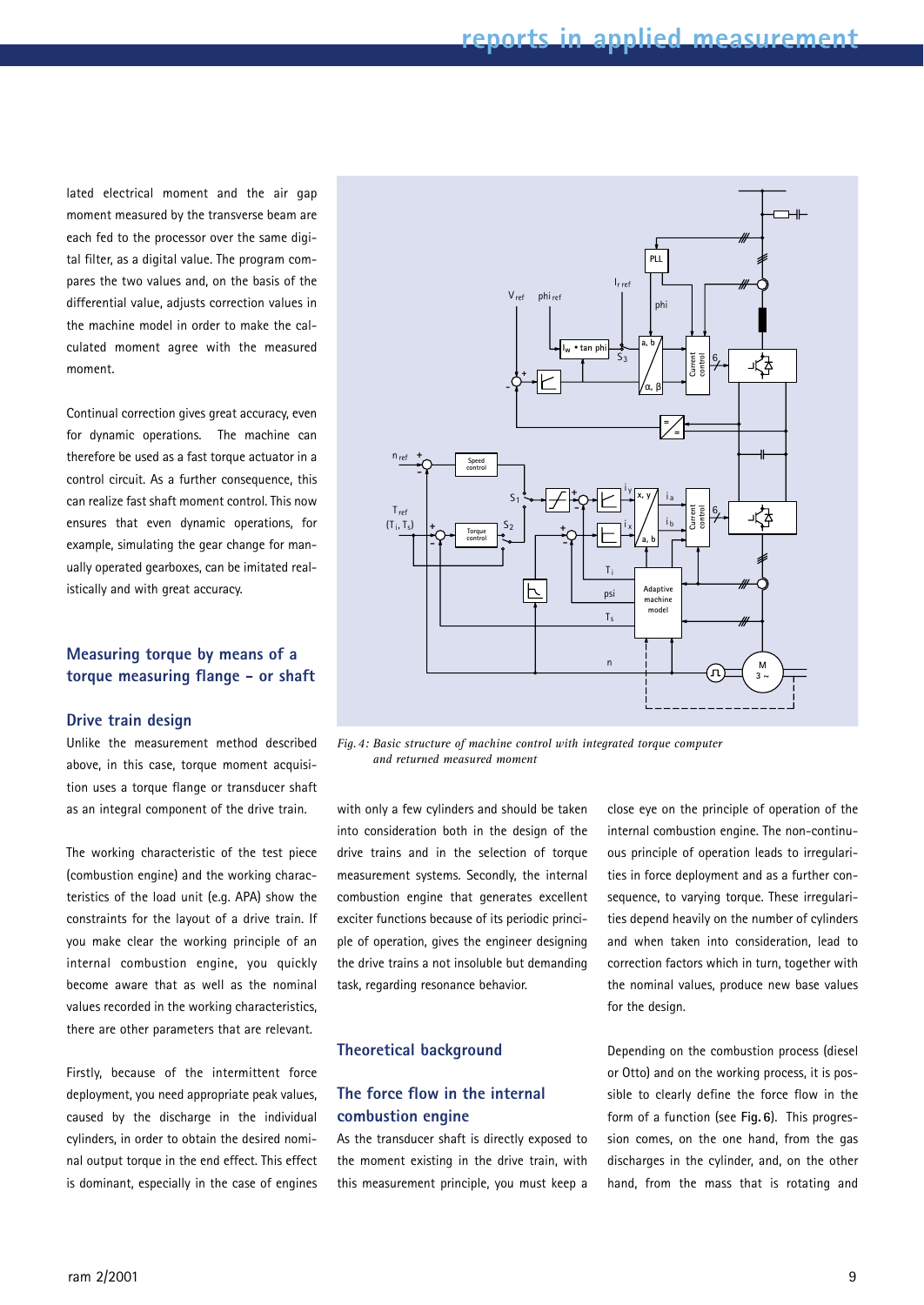

*Fig.5: T10F installed with damping element and flexible connection shaft*

moving to and fro (inertia forces). With the help of Fourier analysis, the function can be divided into periodic functions, which as a further consequence indicate the exciting main harmonic order as well as the minor harmonic orders.

Finally, the interaction between the exciter function and the spring-mass system (rotating mass of the engine and of the drive train, with intermediary spring stiffnesses) produces the output functions that have resonance points. These resonance points are produced whenever periodically excited orders attain the resonant frequency (natural frequency) of the vibration system.

# **Application-specific design of test stand drive trains in the fringe range**

# **The single cylinder engine test stand**

A single cylinder test stand presents a rather special difficulty. Firstly, because of the presence of a single cylinder that has to produce all the torque, the irregularities are far greater than with engines having more than one cylinder, and secondly, the vibration behavior, taking into consideration the exciter function coming from a single cylinder engine, poses a problem because of the "order behavior" that

comes with a single cylinder engine.

What does this mean from a machine dynamics point of view. A vibration system comprises a number of parameters that are recorded in the following motion equation in matrix form:

$$
\overline{\mathsf{I}\phi} + \mathsf{C}\phi + \mathsf{D}\phi = \mathsf{P}\left(\phi\right)
$$

These parameters include:

- $I =$  Mass inertia matrix
- $C =$  Spring stiffness matrix
- $D =$ Damping matrix
- $\varphi$  = Phi (angle of rotation)

ϕ in this case shows the variable quantity and  $P(\varphi)$  is the exciter function.

Basically, there are two possible ways to design a vibration system comprising rotating masses with intermediary stiffnesses. The first way is a supercritical design, as shown in **Fig.7.**

The advantages of the supercritical design are that the resonance points, caused by the main harmonic components, are put below the operating range. This means that all the resonance points caused by minor harmonic components are inevitably below the operating range. In this context, you must take into consideration that the engine orders which, as described initially, come from Fourier analyses, are crucially influenced by the design of engine and the working process of the engine.

A vibration system can be low-frequency tuned, by high mass moments of inertia or by low stiffnesses between the masses, for example. In the case of the one cylinder test stand, this would mean that because of the exciting engine orders, the selected moments of mass inertia of the test piece or of the test stand drive train will have to be exceptionally high, or the stiffnesses will have to be set exceptionally low.

However, this is often not possible for two different reasons. Firstly, you will run into design limits, and secondly, it can happen that the component loading runs into their limits. This means that it is not always possible to use the requisite flexibility in the form of an elastic element, if you take into consideration the peak torque, that can arise because of the irregularity, as the loading capacity is inversely proportionate to the flexibility. As a further consequence, this will mean that a supercritical drive train design is not always possible.



Fk = Piston force  $Fq = Gas$  force  $Fh =$  Inertia force Md = Torque progression

*Fig.6: The engine transmission forces of a combustion engine and the resultant torque progression*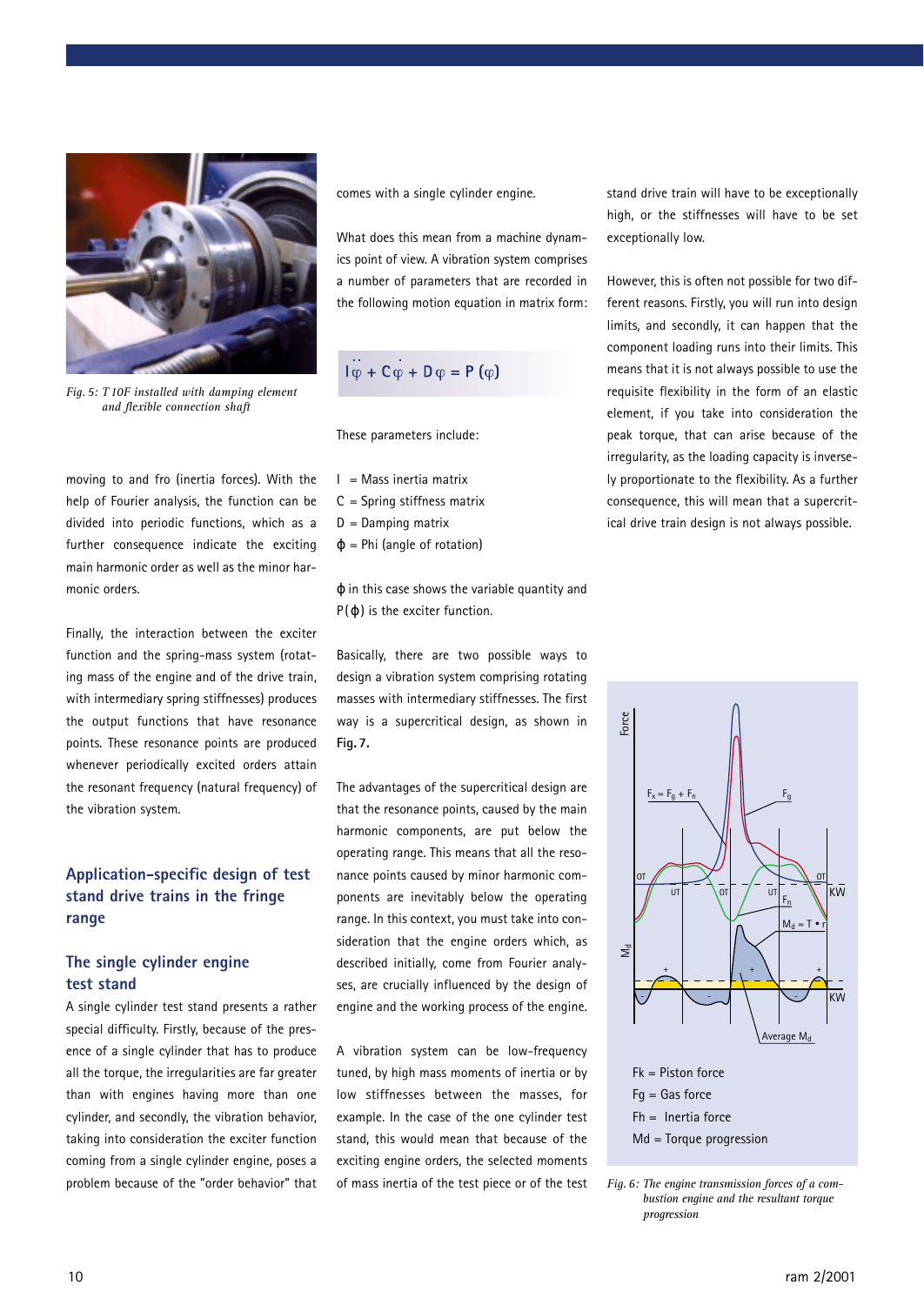The second way represents the subcritical drive train design (see **Fig.8**). This tries to move the main harmonic components over the operating range with sufficient safety.

At a first glance, this seems to be a pragmatic solution for a single cylinder test stand that can be implemented without risk. However, as far as selection of the stiffness values of the train is concerned, these will have to be very high to be able to implement the requirement described above. This can lead firstly to undamped loads arising for the train and for the engine.

Secondly, it will not be possible to banish high minor harmonic orders from the speed range, which can be a problem in the case of the single cylinder engine, as the higher orders can be very powerful. From this brief analysis of the problem, you can already see that in the case of a single cylinder test stand, the task is not easily resolved, and even if it can be, feasible realization will only be possible by using proven design tools. AVL, as a development and research laboratory for combustion engines also has available some software tools that have been developed in-house specifically for the design of engine components, such as crankshafts.



*Fig.7: Operating range for the supercritical design*



*Fig.8: Operating range for the subcritical design*



### *Fig.9: Single cylinder test stand layout using the T10F-SVL torque flange*

These tools serve to speed up the development of engine components. A typical software tool is AVL-BRICKS, that allows you to examine systems of vibration. This system works in the frequency range and allows the most varied evaluations. Thus, for example, you can calculate and display, to start with the angular variations in the various sections of the vibration systems, then the torque amplitudes and finally the stress characteristics that result from the relative torsions of the system components.

In the past, this software tool could have been used many times in test stand engineering for the proper and timely design of drive trains for ambitious test stand projects, such as a single cylinder test stand usually is. By using AVL-BRICKS it is possible to undertake, within an acceptable timeframe, the simulation of a test stand with the accompanying test piece. To go right back to the single cylinder test stand, **Fig.9** shows the design of this type of test stand in diagram form.

In order to be able to properly design the drive train using AVL-BRICKS, you should think back to **Fig.7** and **Fig.8** and the layout of a single cylinder test stand shown there. Varying the test stand parameters by systematically varying the mass moments of inertia and the stiffness values in the permissible ranges, often leads to the conclusion that it is not possible to keep all the resonance points out of the operating range.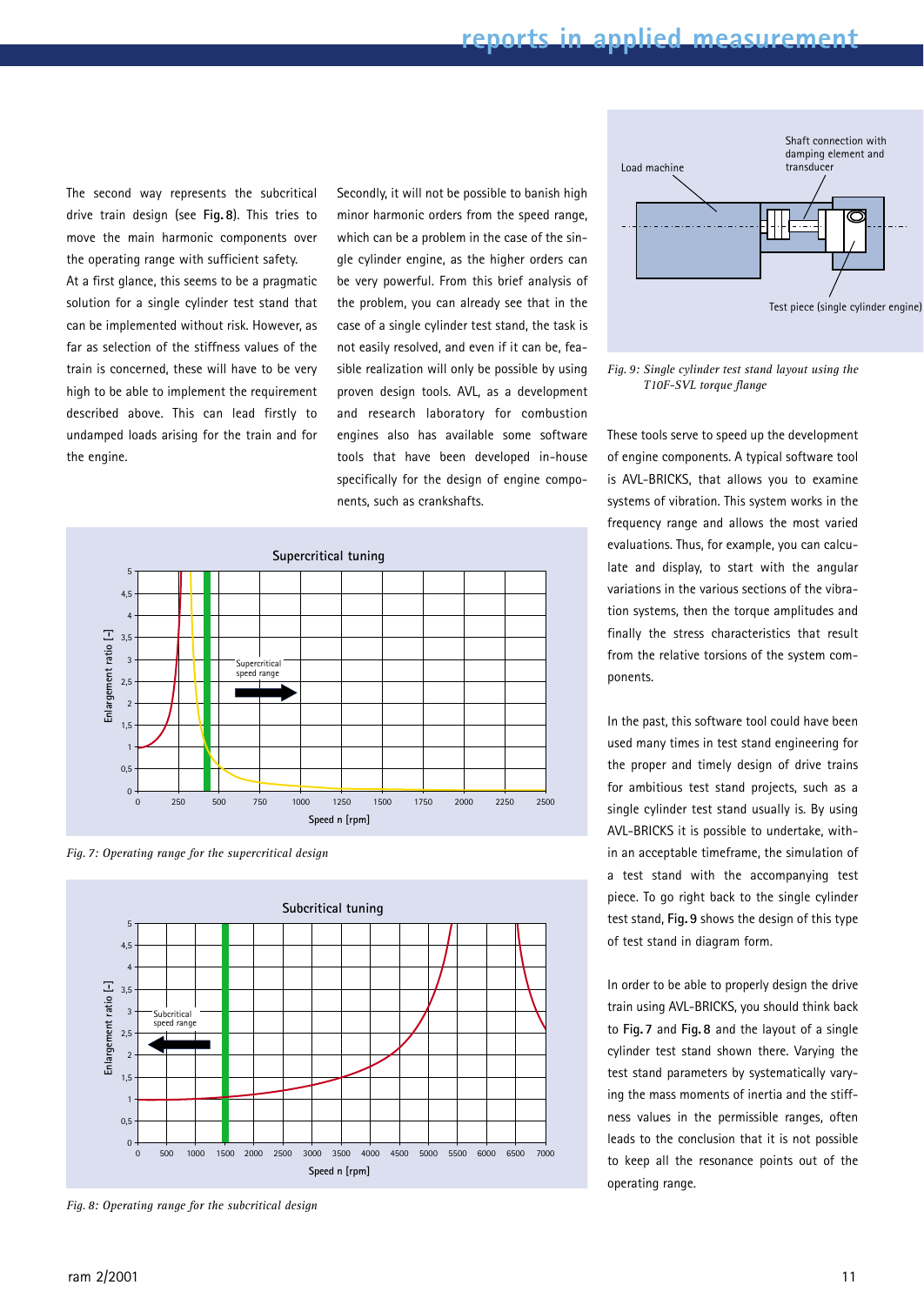This means that you have to work with damping elements, in order to keep the amplitudes caused by resonances in the operating range as low as possible. In this case, the reactive power caused by the resonance phenomena is converted to dissipation energy. Designs of this type are only possible, however, if, as a further consequence, the dissipated energy is detected and the lifespan of the parts under stress is

determined by load collectives. **Fig.10** and **Fig.11** show the simulation results that led to designing a single cylinder test stand drive train with a special damping element.

As you can see from these illustrations, the resonance point is at approx. 1,700 rpm and is caused by engine order 0.5, that at this speed attains the 1st inherent mode of the system.







*Fig.11: Angle amplitudes of the individual engine orders in the measurement system range*

This design is possible mainly because of the fact that the test stand in question is a steady state test stand, at which measuring points are predominantly approached in a steady state.

The resonance point is run through in a reasonable period of time, so that the dissipation energy does not lead to any significant loss of lifespan in the damping components.

In this way, it is possible to determine the moment characteristics relatively accurately within certain limits by simulation. As well as a suitable choice of components, this also allows you to choose a torque measurement system that is not overdimensioned and thus does not lead to a loss of accuracy.

### **The racing test stand**

The racing test stand is a further extreme example. There is surely no other area of engineering in which the search for new limits is as pronounced as it is here. In order to set the limits discussed above higher still, limit values must be reproducible and detectable. To do this, you will always need a new development, predominantly on the measuring side and also on the simulation option side. Because of the smooth interplay between electronics and mechanics, it is desirable for this new development to also be on the mechanical side.

This aspiration has brought a response from AVL and, as already mentioned at the start, increasingly highly-dynamic test stands are being built, to allow simulations to be implemented that come ever closer to the real vehicle. **Fig.12** contains a diagram of a highly dynamic racing test stand.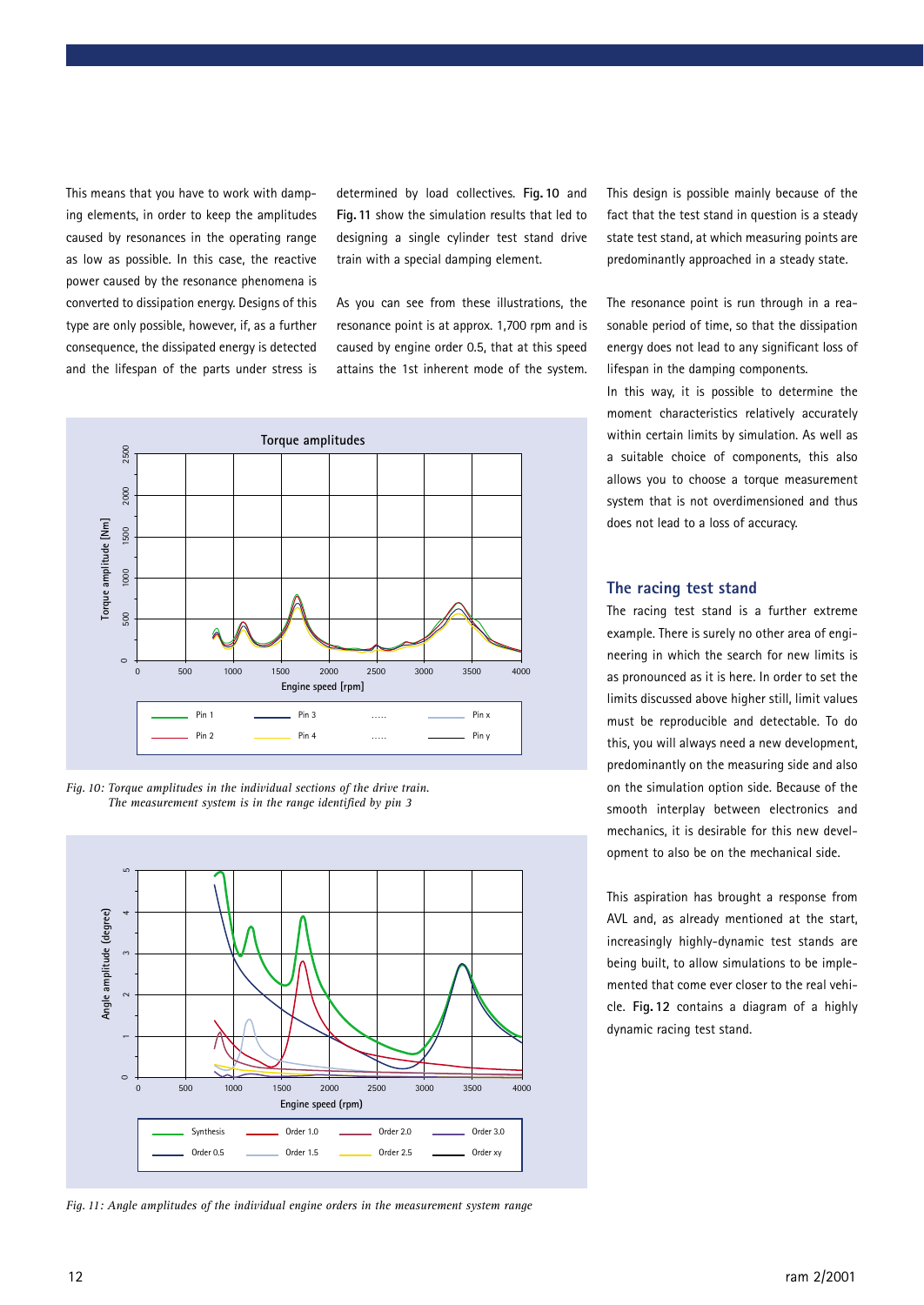Compared to the single cylinder test stand described in **Fig. 7**, in this case you are dealing with a vastly more complex system, with many branches. The basic components include load machines, summator gear trains and an intermediate bearing unit. Because of the large number of system components, it is now possible to use the analysis of a multi-mass vibration system to better tackle the design of the test stand drive train.

It is sensible to use AVL-Bricks again as the tool to design the vibration system. An additional fact, that makes it difficult to tune the vibration system, is the requisite maximum speed that does not allow you to integrate elastic components into the test stand train.

If you now include the test piece in the consideration, and as a further consequence, the excitation coming from the test piece or the racing engine, you can assume that this factor will not make the design process any easier. As racing engines are, without exception V-type engines, corresponding exciter functions are produced, that show uneven orders, starting with order 0.5. Together with the fac-



*Fig.12: Typical highly-dynamic racing test stand*

tors mentioned above, such as the multi-mass vibration system and the operating speed band, this means that resonances can never be moved completely out of the operating range.

Since it is also not possible to use a damping, elastic element on the fast-turning side, it requires a rather special skill to choose the correct train component stiffnesses and all the mass moments of inertia. **Fig.13** shows the computation results produced in accordance with the design of a racing test stand train. The diagram shows some clear resonance points, whose analyses would go beyond the framework of this report, which is why we cannot go into any further detail.

As well as the important task of designing components that are suitable for stress, in this application it is important to make sure that when using the measurement system, it is dimensioned in such a way as to produce maximum accuracy and reproducibility of measured values. This is the only way in which it will be possible to detect limits and by research and development, push them into higher ranges.



*Fig.13: Moment amplitudes in some sections of the drive train. The transducer shaft is arranged in position 16*